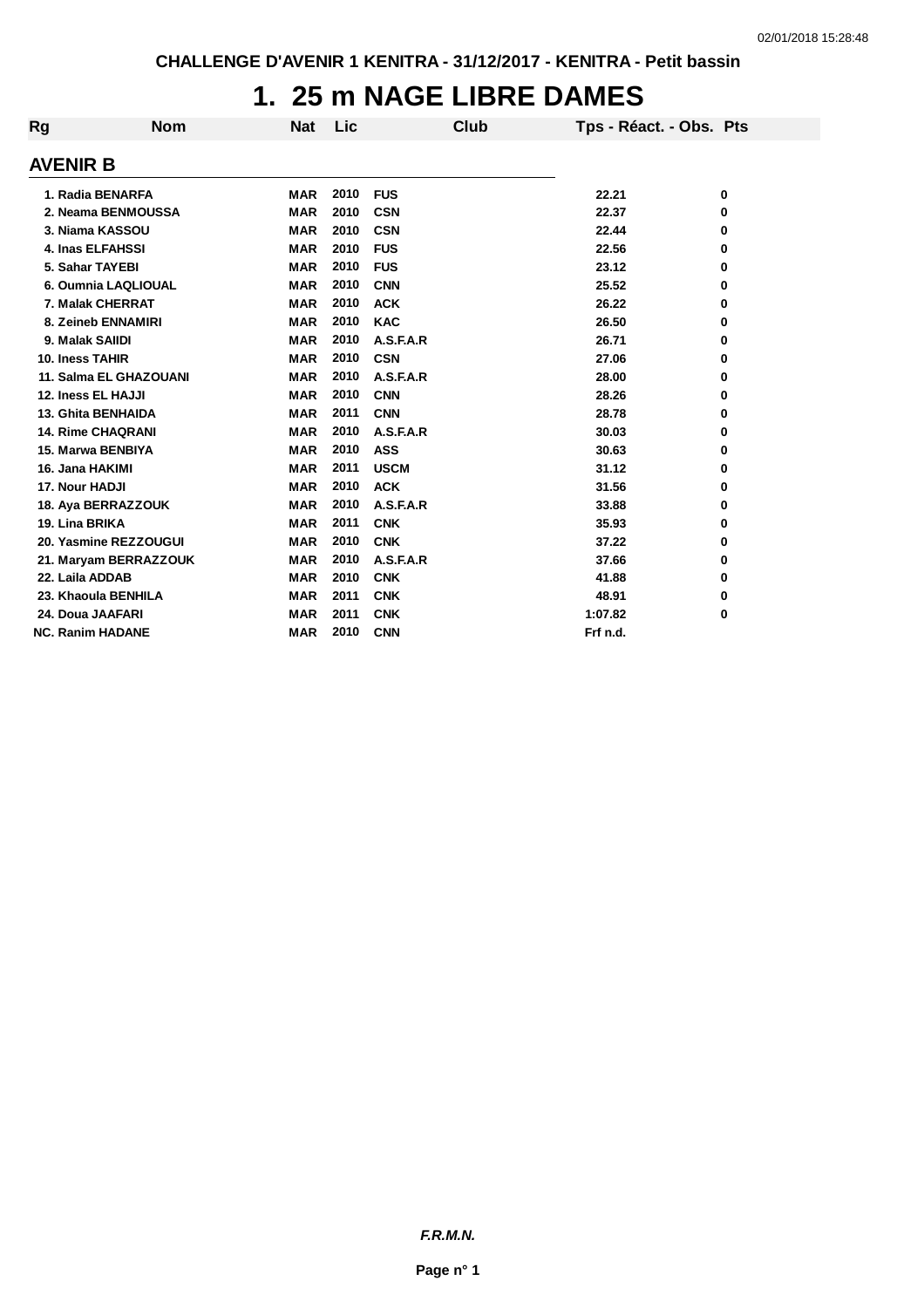## **2. 25 m NAGE LIBRE MESSIEURS**

| Rg | <b>Nom</b>                         | <b>Nat</b> | Lic  | Club        | Tps - Réact. - Obs. Pts |   |
|----|------------------------------------|------------|------|-------------|-------------------------|---|
|    | <b>AVENIR B</b>                    |            |      |             |                         |   |
|    | 1. Houssam Badreddine MAACH        | <b>MAR</b> | 2010 | <b>CNN</b>  | 18.44                   | 0 |
|    | 2. Omar ILGUIM                     | <b>MAR</b> | 2010 | <b>CNN</b>  | 18.87                   | 0 |
|    | 3. Gaaith MADANI                   | <b>MAR</b> | 2010 | <b>IRT</b>  | 22.32                   | 0 |
|    | 4. Mohamed Anir OULAHYANE          | <b>MAR</b> | 2010 | <b>USCM</b> | 22.51                   | 0 |
|    | 5. Houssam Eddine OBILAT           | <b>MAR</b> | 2010 | <b>CSN</b>  | 23.72                   | 0 |
|    | 6. Mohamed Reda TIKKI              | <b>MAR</b> | 2010 | <b>ASS</b>  | 23.75                   | 0 |
|    | 7. Ismail SLIMANI                  | <b>MAR</b> | 2010 | <b>USCM</b> | 23.94                   | 0 |
|    | 8. Nour Islam HADDI                | <b>MAR</b> | 2010 | A.S.F.A.R   | 24.09                   | 0 |
|    | 9. Saad MOUSTAHSSINE               | <b>MAR</b> | 2010 | <b>FUS</b>  | 24.15                   | 0 |
|    | 10. Adam Waleed EL HARCHAOUI       | MAR        | 2010 | <b>FUS</b>  | 24.22                   | 0 |
|    | 11. Mohamed Amine KHAOULAF         | <b>MAR</b> | 2010 | <b>CSN</b>  | 24.44                   | 0 |
|    | 12. Jad LEMGADDAR                  | <b>MAR</b> | 2010 | A.S.F.A.R   | 24.72                   | 0 |
|    | 13. Zoubeir NEJJAR                 | <b>MAR</b> | 2010 | <b>USCM</b> | 24.88                   | 0 |
|    | <b>14. Mohamed Anas ELAMRANI</b>   | <b>MAR</b> | 2011 | <b>CNN</b>  | 25.19                   | 0 |
|    | 15. Mohamed BOUDZA                 | <b>MAR</b> | 2010 | A.S.F.A.R   | 25.34                   | 0 |
|    | 16. Ilyasse JABRAOUI               | <b>MAR</b> | 2010 | <b>CNN</b>  | 25.50                   | 0 |
|    | 17. Ahmed Zajer KARROUK BAAYL      | <b>MAR</b> | 2010 | <b>CNK</b>  | 26.03                   | 0 |
|    | <b>18. Imrane EL YACOUTI</b>       | <b>MAR</b> | 2011 | <b>FUS</b>  | 26.41                   | 0 |
|    | 19. Abdelali BELKHOUAJA            | <b>MAR</b> | 2010 | <b>CNK</b>  | 27.09                   | 0 |
|    | 20. Moaad AJOUAD                   | <b>MAR</b> | 2010 | <b>ACK</b>  | 27.25                   | 0 |
|    | 21. Haroune TNEAMOU                | <b>MAR</b> | 2010 | <b>CSN</b>  | 28.16                   | 0 |
|    | 22. Mohamed Rayane BENTALEB        | <b>MAR</b> | 2010 | <b>FUS</b>  | 28.69                   | 0 |
|    | 23. Abdelhay LAFRIKI               | <b>MAR</b> | 2010 | A.S.F.A.R   | 29.94                   | 0 |
|    | 24. Yahya YAHYAOUI                 | <b>MAR</b> | 2010 | <b>CNK</b>  | 30.84                   | 0 |
|    | 25. Salaheddine BOUROUYNE          | <b>MAR</b> | 2010 | <b>ACK</b>  | 32.82                   | 0 |
|    | <b>26. Ahmed TOUIMI BENJELLOUN</b> | <b>MAR</b> | 2010 | <b>ASS</b>  | 33.05                   | 0 |
|    | 27. Chadi BOUCHEKIF                | <b>MAR</b> | 2010 | A.S.F.A.R   | 33.25                   | 0 |
|    | 28. Yahia EL MALHI EL JAOUHARI     | <b>MAR</b> | 2010 | A.S.F.A.R   | 34.58                   | 0 |
|    | 29. Ilyass BENAJJI                 | <b>MAR</b> | 2010 | <b>IRT</b>  | 35.44                   | 0 |
|    | 30. Yahya EL GADIRI                | <b>MAR</b> | 2011 | <b>ASS</b>  | 39.34                   | 0 |
|    | 31. Jad AIT BENHAR                 | <b>MAR</b> | 2010 | <b>CNK</b>  | 39.63                   | 0 |
|    | <b>NC. Ilyasse LEBDAR</b>          | <b>MAR</b> | 2011 | <b>ASS</b>  | Frf exc.                |   |
|    | NC. Mahdi QARRO                    | MAR        | 2010 | <b>KAC</b>  | Frf exc.                |   |
|    | <b>NC. Ayham ELBOURAIMI</b>        | <b>MAR</b> | 2011 | <b>USCM</b> | Frf n.d.                |   |
|    | <b>NC. Anas BENKADDOUR</b>         | <b>MAR</b> | 2010 | <b>CNN</b>  | Frf n.d.                |   |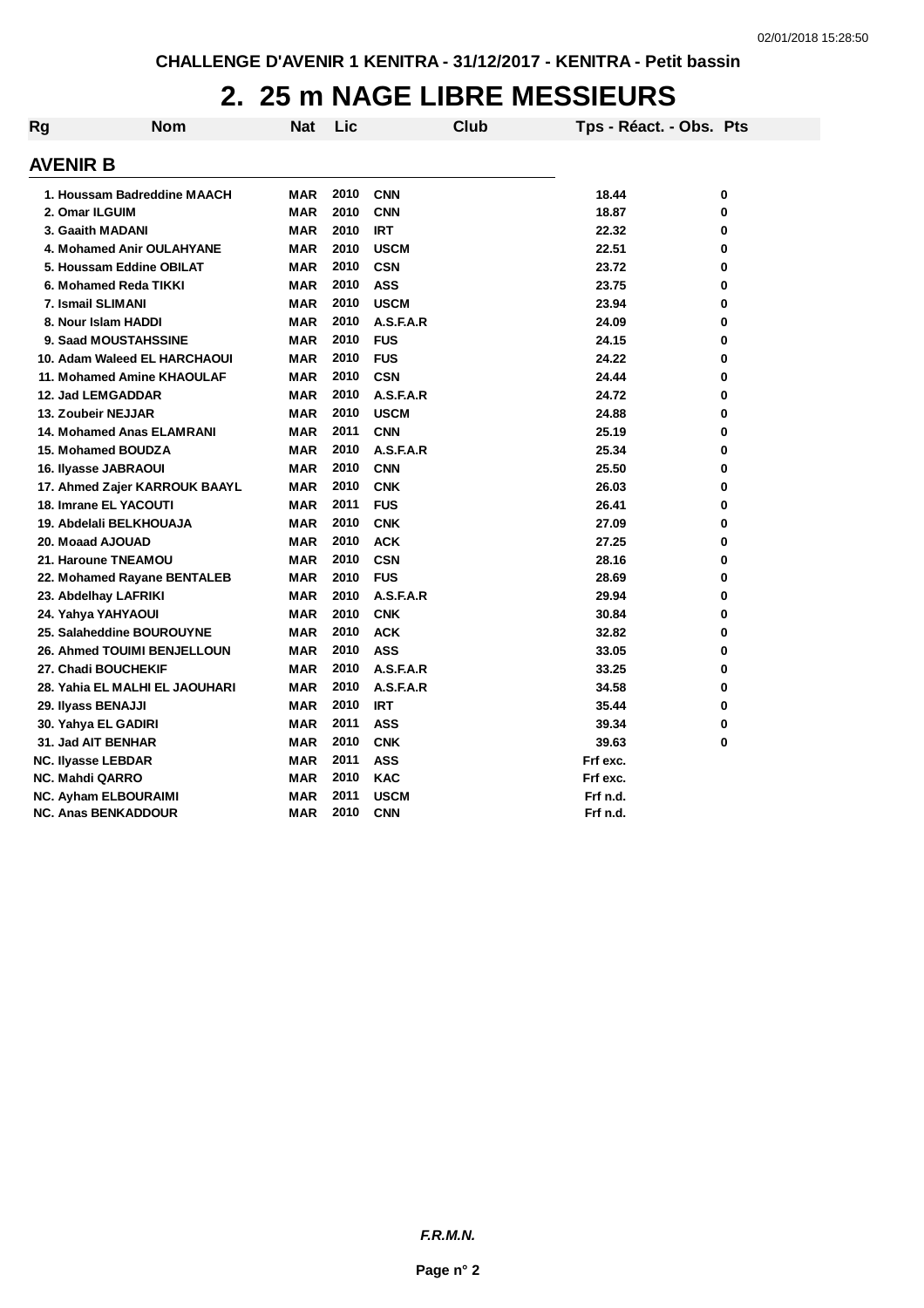## **3. 50 m NAGE LIBRE DAMES**

| Rg | Nom                       | <b>Nat</b> | Lic  | Club        | Tps - Réact. - Obs. Pts |     |
|----|---------------------------|------------|------|-------------|-------------------------|-----|
|    | <b>AVENIR A</b>           |            |      |             |                         |     |
|    | 1. Zainab EL KHDARI       | <b>MAR</b> | 2009 | <b>CSN</b>  | 41.50                   | 187 |
|    | 2. Ghita KHARMICH         | <b>MAR</b> | 2009 | <b>CNN</b>  | 41.78                   | 183 |
|    | 3. Malak LAHLIMI          | <b>MAR</b> | 2009 | <b>ACK</b>  | 43.25                   | 165 |
|    | 4. Arbab ELKHADIR         | <b>MAR</b> | 2009 | <b>KAC</b>  | 43.53                   | 162 |
|    | 5. Syrine BOUTRACHEH      | <b>MAR</b> | 2009 | <b>CNN</b>  | 44.03                   | 156 |
|    | 6. Marwa BARAKAT          | <b>MAR</b> | 2009 | <b>CNN</b>  | 45.09                   | 145 |
|    | 7. Ghita BENSLIMANE       | <b>MAR</b> | 2009 | <b>CNN</b>  | 45.48                   | 142 |
|    | 8. Amelia HAKIMI          | <b>MAR</b> | 2009 | <b>USCM</b> | 45.69                   | 140 |
|    | 9. Sofiya Joy MASTERSON   | <b>USA</b> | 2009 | <b>USCM</b> | 47.22                   | 126 |
|    | 10. Myriam KACIMI         | <b>MAR</b> | 2009 | <b>CSN</b>  | 47.72                   | 123 |
|    | 11. Malak DOUKALI         | <b>MAR</b> | 2009 | <b>ACK</b>  | 49.03                   | 113 |
|    | 12. Meryem EL ALAMI       | <b>MAR</b> | 2009 | <b>FUS</b>  | 49.46                   | 110 |
|    | <b>13. Rim ALOUACH</b>    | <b>MAR</b> | 2009 | <b>ASS</b>  | 50.09                   | 106 |
|    | 14. Lamiae EL HADDAD      | MAR        | 2009 | A.S.F.A.R   | 50.18                   | 105 |
|    | <b>15. Ghita MOUMNI</b>   | <b>MAR</b> | 2009 | <b>FUS</b>  | 50.66                   | 102 |
|    | <b>16. Abir SAHTARI</b>   | <b>MAR</b> | 2009 | <b>KAC</b>  | 50.87                   | 101 |
|    | 17. Lilya OUKHITI         | MAR        | 2009 | <b>FUS</b>  | 51.63                   | 97  |
|    | 18. Lina ALLA             | <b>MAR</b> | 2009 | A.S.F.A.R   | 51.78                   | 96  |
|    | 19. Meryem BAMHAOUED      | <b>MAR</b> | 2009 | A.S.F.A.R   | 52.00                   | 95  |
|    | 19. Aya CHAHID            | <b>MAR</b> | 2009 | A.S.F.A.R   | 52.00                   | 95  |
|    | 21. Ghita FATIH           | <b>MAR</b> | 2009 | A.S.F.A.R   | 52.10                   | 94  |
|    | 22. Riham LEBDAR          | <b>MAR</b> | 2009 | <b>ASS</b>  | 53.44                   | 87  |
|    | 23. Lina SALEM            | <b>MAR</b> | 2009 | <b>USCM</b> | 53.82                   | 85  |
|    | 24. Meriem SEDDATI        | <b>MAR</b> | 2009 | <b>KAC</b>  | 53.91                   | 85  |
|    | 25. Maryem BAIL           | <b>MAR</b> | 2009 | <b>CNN</b>  | 54.38                   | 83  |
|    | 26. Lina LAMRHARARI       | <b>MAR</b> | 2009 | <b>ACK</b>  | 56.90                   | 72  |
|    | 27. Lina BOUZAGBAH        | <b>MAR</b> | 2009 | <b>FUS</b>  | 57.13                   | 71  |
|    | 28. Douae ABETTI          | <b>MAR</b> | 2009 | <b>FUS</b>  | 57.40                   | 70  |
|    | 29. Maha AZDAD            | <b>MAR</b> | 2009 | <b>ACK</b>  | 57.41                   | 70  |
|    | 30. Aya SAKHRAOUI         | <b>MAR</b> | 2009 | <b>CSN</b>  | 57.89                   | 68  |
|    | 31. Lina EL OUALI         | <b>MAR</b> | 2009 | A.S.F.A.R   | 58.53                   | 66  |
|    | 32. Alae CHAHID           | <b>MAR</b> | 2009 | A.S.F.A.R   | 1:03.47                 | 52  |
|    | 33. Amira OUCHID          | <b>MAR</b> | 2009 | <b>KAC</b>  | 1:12.41                 | 35  |
|    | 34. Maryam TILFINE        | <b>MAR</b> | 2009 | A.S.F.A.R   | 1:12.50                 | 35  |
|    | 35. Ines ETTOUHAMI        | <b>MAR</b> | 2009 | <b>KAC</b>  | 1:12.56                 | 34  |
|    | 36. Sara FARID            | <b>MAR</b> | 2009 | A.S.F.A.R   | 1:15.62                 | 30  |
|    | 37. Sara KAIMECH          | <b>MAR</b> | 2009 | A.S.F.A.R   | 1:16.07                 | 30  |
|    | <b>NC. Marwa EL OUADI</b> | <b>MAR</b> | 2009 | <b>CNN</b>  | Frf n.d.                |     |
|    | <b>NC. Nada BOULKHEIR</b> | <b>MAR</b> | 2009 | <b>KAC</b>  | Frf n.d.                |     |
|    | <b>NC. Lina TAHIR</b>     | <b>MAR</b> | 2009 | <b>KAC</b>  | Frf n.d.                |     |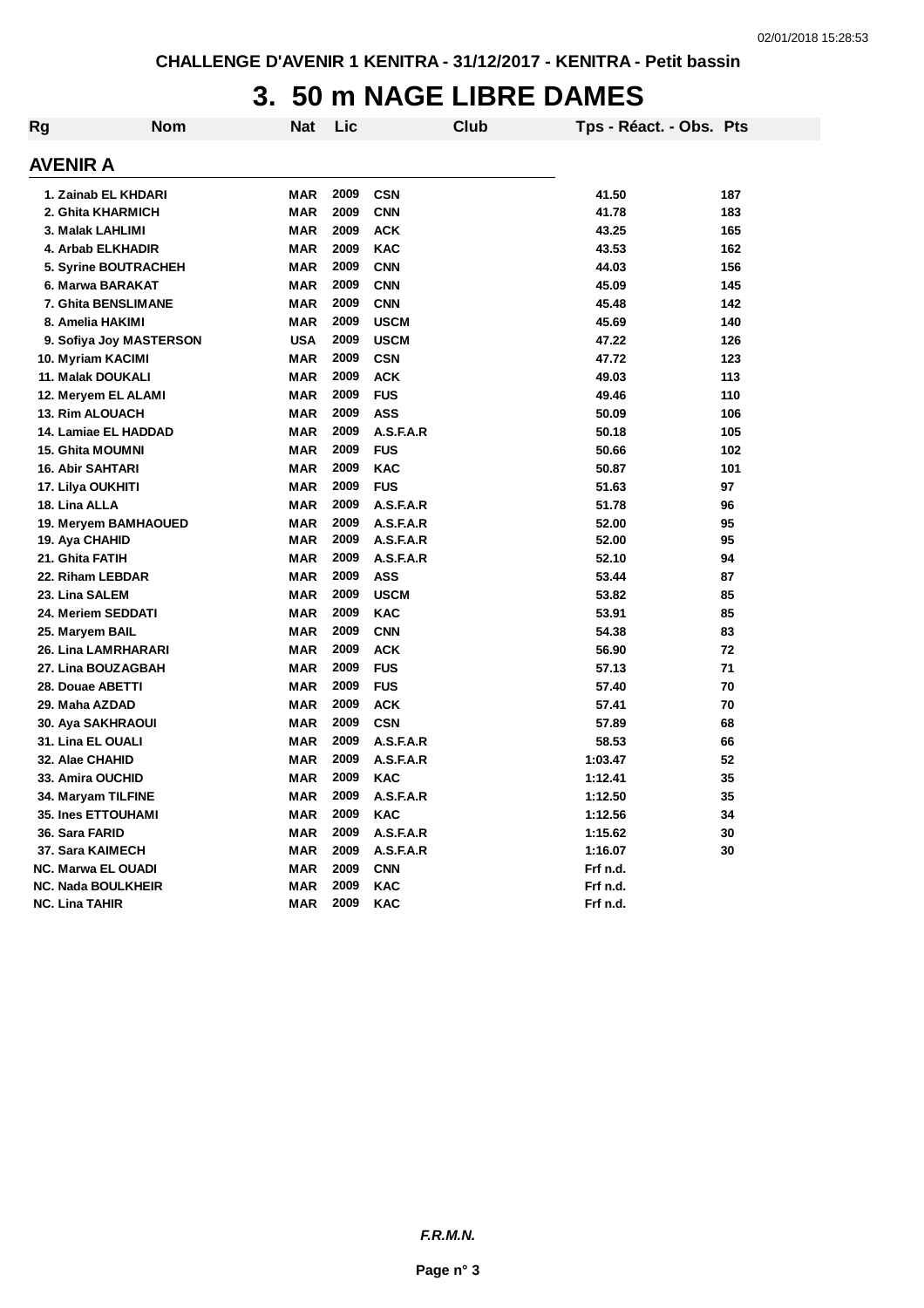## **4. 50 m NAGE LIBRE MESSIEURS**

| Rg | <b>Nom</b>                      | <b>Nat</b> | Lic  | Club        | Tps - Réact. - Obs. Pts |     |
|----|---------------------------------|------------|------|-------------|-------------------------|-----|
|    | <b>AVENIR A</b>                 |            |      |             |                         |     |
|    | 1. Sami NEJJAR                  | <b>MAR</b> | 2009 | <b>USCM</b> | 38.50                   | 160 |
|    | 2. Omar KAMAL                   | <b>MAR</b> | 2009 | <b>USCM</b> | 39.22                   | 151 |
|    | 3. Yahya SOBHI                  | <b>MAR</b> | 2009 | <b>CNN</b>  | 39.68                   | 146 |
|    | 4. Ayoub DRISSI                 | <b>MAR</b> | 2009 | <b>CSN</b>  | 40.35                   | 139 |
|    | 5. Souhail AISSAOUI             | <b>MAR</b> | 2009 | <b>CNN</b>  | 42.45                   | 119 |
|    | 6. Ali EL AMRANI                | <b>MAR</b> | 2009 | <b>CNN</b>  | 46.72                   | 89  |
|    | 7. Mohamed Islam GHZALA         | <b>MAR</b> | 2009 | <b>FUS</b>  | 47.25                   | 86  |
|    | 8. Mohamed Ilyas BELKADI        | <b>MAR</b> | 2009 | A.S.F.A.R   | 47.31                   | 86  |
|    | 9. Adham SAID                   | <b>MAR</b> | 2009 | <b>USCM</b> | 48.03                   | 82  |
|    | 10. Mohamed Selim BENCHEKROUN   | <b>MAR</b> | 2009 | <b>CNN</b>  | 48.65                   | 79  |
|    | 11. Youssef FEKHARI             | <b>MAR</b> | 2009 | A.S.F.A.R   | 48.73                   | 79  |
|    | 12. Mohamed Taha EL MEJDOUB     | <b>MAR</b> | 2009 | <b>ASS</b>  | 49.75                   | 74  |
|    | 13. Ahmed Amine CHEBIHI         | <b>MAR</b> | 2009 | <b>KAC</b>  | 51.00                   | 68  |
|    | <b>14. Mohamed HIBAOUI</b>      | <b>MAR</b> | 2009 | <b>CSN</b>  | 51.94                   | 65  |
|    | <b>15. Anas AIT BARGACH</b>     | <b>MAR</b> | 2009 | <b>ASS</b>  | 52.59                   | 62  |
|    | <b>16. Mohamed Said BENAMAR</b> | <b>MAR</b> | 2009 | <b>KAC</b>  | 52.63                   | 62  |
|    | 17. Nazih SAADI                 | <b>MAR</b> | 2009 | A.S.F.A.R   | 53.22                   | 60  |
|    | 18. Ahmed Yahya DAHMANI         | <b>MAR</b> | 2009 | <b>ASS</b>  | 54.79                   | 55  |
|    | 19. Sirage HAFIANE              | <b>MAR</b> | 2009 | <b>ACK</b>  | 55.13                   | 54  |
|    | 20. Rayane BARAKAT              | <b>MAR</b> | 2009 | <b>ASS</b>  | 56.31                   | 51  |
|    | 21. Adnane LAHBOUB              | <b>MAR</b> | 2009 | <b>USCM</b> | 56.40                   | 50  |
|    | 22. Rayane HASSOUN              | <b>MAR</b> | 2009 | <b>CSN</b>  | 56.62                   | 50  |
|    | 23. Badereddine ELHACHEMI       | <b>MAR</b> | 2009 | <b>ASS</b>  | 57.66                   | 47  |
|    | 24. Omar FOUKAHY                | <b>MAR</b> | 2009 | <b>FUS</b>  | 59.69                   | 42  |
|    | 25. Yahya MOUNZIH               | <b>MAR</b> | 2009 | <b>ASS</b>  | 1:00.18                 | 41  |
|    | <b>26. Nizar LAMCHICHI</b>      | <b>MAR</b> | 2009 | <b>FUS</b>  | 1:02.44                 | 37  |
|    | 27. Nassim EL AOUSSI            | <b>MAR</b> | 2009 | A.S.F.A.R   | 1:03.00                 | 36  |
|    | 28. Taha LAHLOU                 | <b>MAR</b> | 2009 | <b>ASS</b>  | 1:03.85                 | 35  |
|    | 29. Marwane SALHI               | <b>MAR</b> | 2009 | <b>CNK</b>  | 1:07.56                 | 29  |
|    | 30. Salaheddine ELHACHEMI       | <b>MAR</b> | 2009 | <b>ASS</b>  | 1:11.76                 | 24  |
|    | NC. Rayane QARRO                | <b>MAR</b> | 2009 | <b>KAC</b>  | Frf exc.                |     |
|    | <b>NC. Adam EBRAHIMI</b>        | <b>MAR</b> | 2009 | <b>CNN</b>  | Frf n.d.                |     |
|    | NC. Aymane NAIT MBARK           | <b>MAR</b> | 2009 | <b>CNN</b>  | Frf n.d.                |     |
|    | <b>NC. Ilyas HADRI</b>          | <b>MAR</b> | 2009 | <b>CSN</b>  | Frf n.d.                |     |
|    | NC. Marouane OUASMINE           | <b>MAR</b> | 2009 | <b>KAC</b>  | Frf n.d.                |     |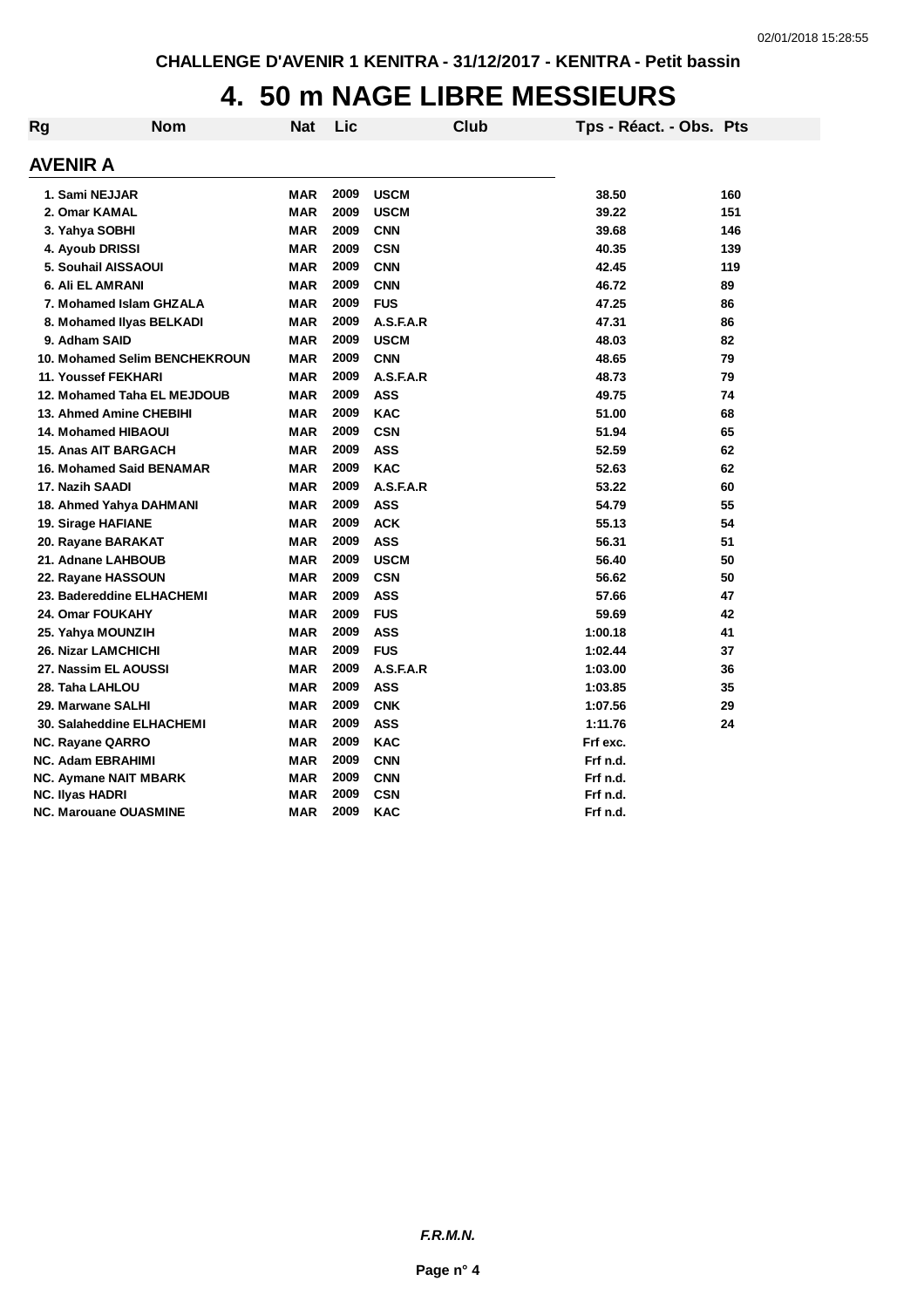**CHALLENGE D'AVENIR 1 KENITRA - 31/12/2017 - KENITRA - Petit bassin**

## **5. 25 m BRASSE DAMES**

| Rg              | <b>Nom</b> | <b>Nat</b> | Lic  |             | Club | Tps - Réact. - Obs. Pts |   |
|-----------------|------------|------------|------|-------------|------|-------------------------|---|
| <b>AVENIR B</b> |            |            |      |             |      |                         |   |
| 1. Jana HAKIMI  |            | <b>MAR</b> | 2011 | <b>USCM</b> |      | 39.59                   | n |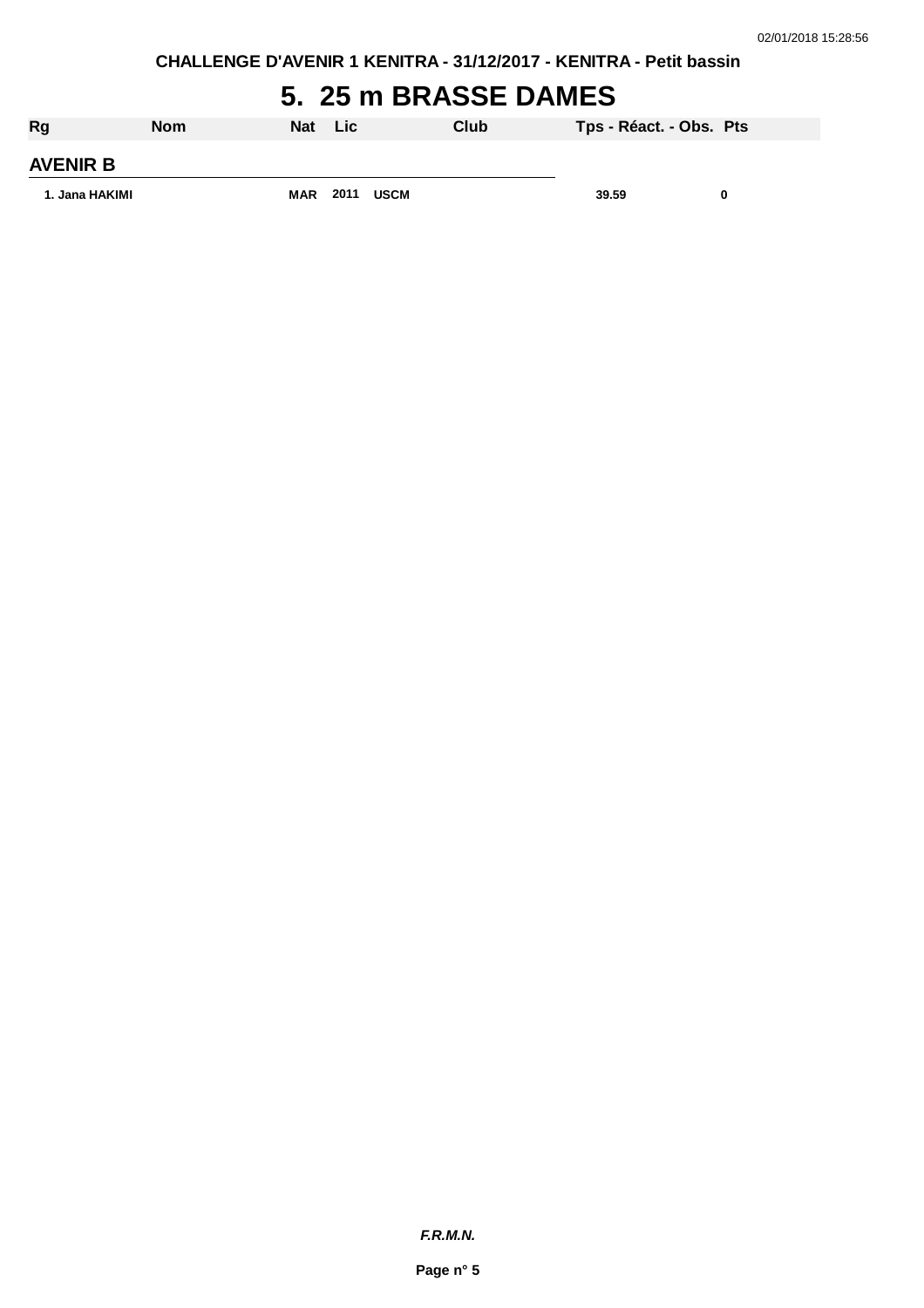## **6. 25 m BRASSE MESSIEURS**

| Rg                            | <b>Nom</b> | Nat Lic |          |                | Club | Tps - Réact. - Obs. Pts |   |
|-------------------------------|------------|---------|----------|----------------|------|-------------------------|---|
| <b>AVENIR B</b>               |            |         |          |                |      |                         |   |
| 1. Moaad AJOUAD               |            | MAR     | 2010 ACK |                |      | 28.47                   | 0 |
| 2. Ahmed TOUIMI BENJELLOUN    |            | MAR     | 2010 ASS |                |      | 35.12                   | 0 |
| 3. Yahia EL MALHI EL JAOUHARI |            | MAR     |          | 2010 A.S.F.A.R |      | 36.87                   | 0 |
| 4. Ahmed Zajer KARROUK BAAYL  |            | MAR     | 2010     | <b>CNK</b>     |      | 38.94                   | 0 |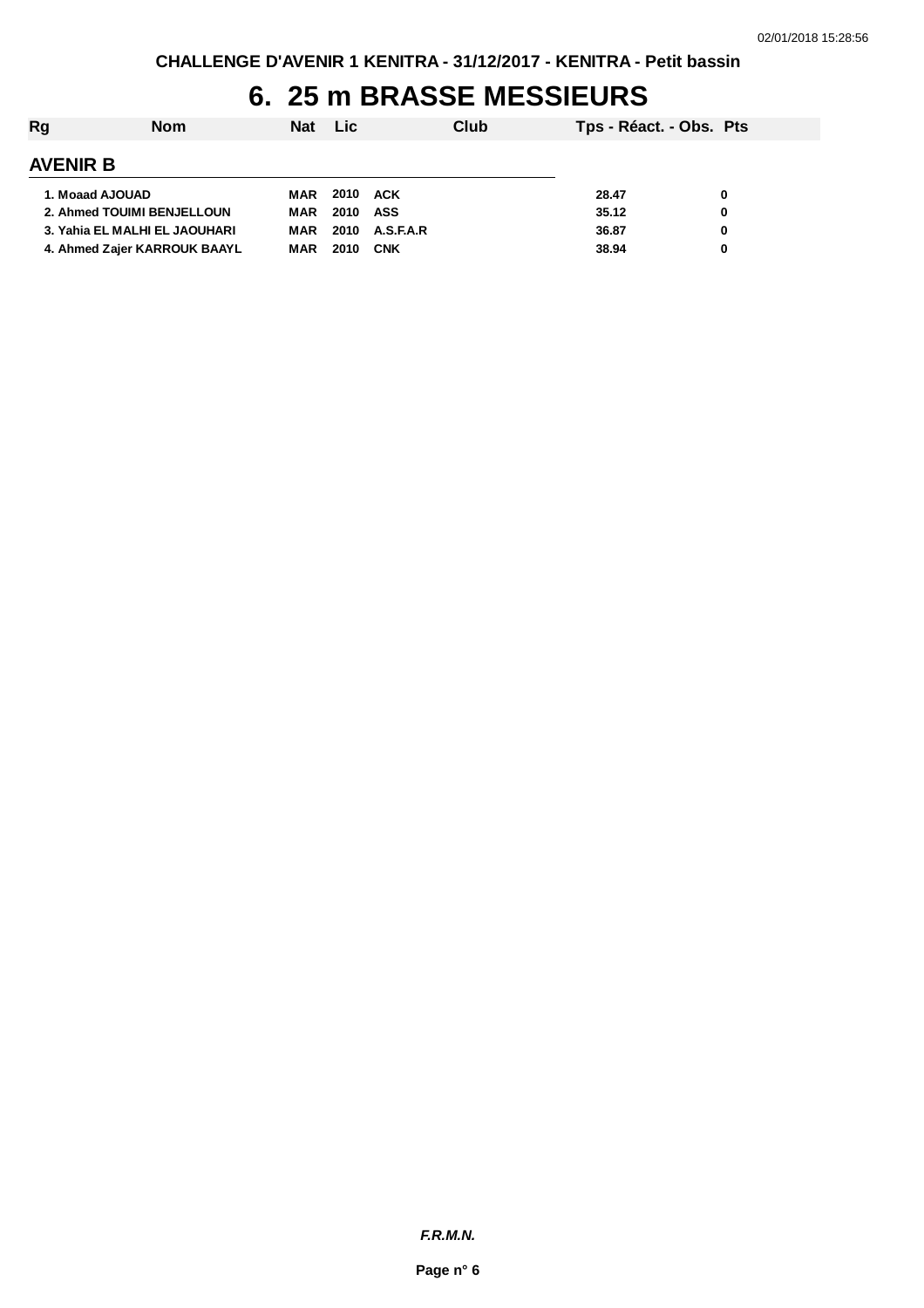## **7. 50 m BRASSE DAMES**

| Rg                      | <b>Nom</b> | <b>Nat</b> | <b>Lic</b> |             | Club | Tps - Réact. - Obs. Pts |     |
|-------------------------|------------|------------|------------|-------------|------|-------------------------|-----|
| <b>AVENIR A</b>         |            |            |            |             |      |                         |     |
| 1. Malak LAHLIMI        |            | MAR        | 2009       | <b>ACK</b>  |      | 1:01.47                 | 114 |
| 2. Amelia HAKIMI        |            | MAR        | 2009       | <b>USCM</b> |      | 1:02.73                 | 107 |
| 3. Meriem SEDDATI       |            | MAR        | 2009       | <b>KAC</b>  |      | 1:03.79                 | 102 |
| 4. Lina EL OUALI        |            | <b>MAR</b> | 2009       | A.S.F.A.R   |      | 1:08.79                 | 81  |
| <b>5. Malak DOUKALI</b> |            | <b>MAR</b> | 2009       | <b>ACK</b>  |      | 1:09.50                 | 79  |
| 6. Ghita FATIH          |            | MAR        | 2009       | A.S.F.A.R   |      | 1:09.59                 | 78  |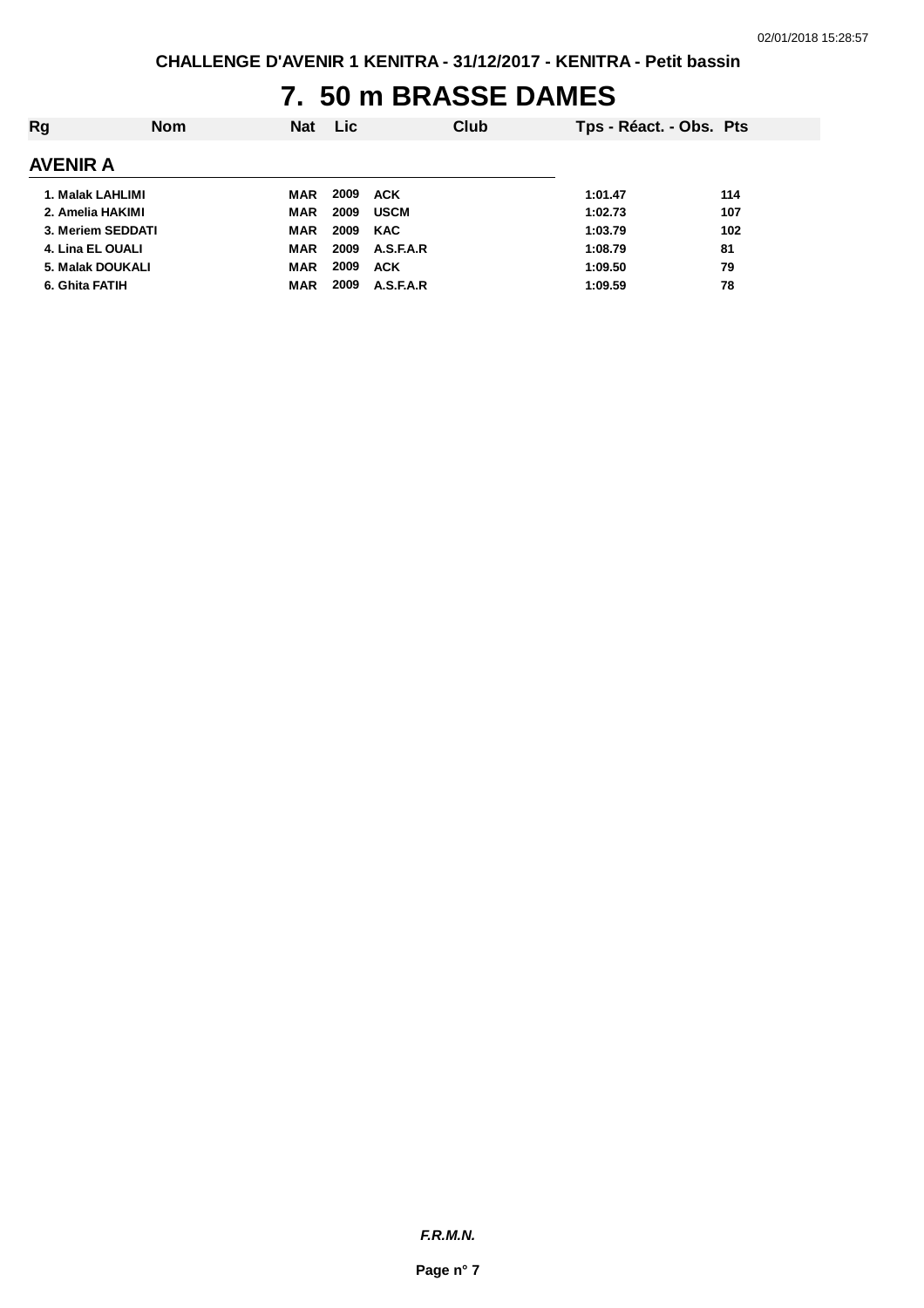## **8. 50 m BRASSE MESSIEURS**

| Rg              | <b>Nom</b>               | <b>Nat</b> | <b>Lic</b> |            | Club | Tps - Réact. - Obs. Pts |    |
|-----------------|--------------------------|------------|------------|------------|------|-------------------------|----|
| <b>AVENIR A</b> |                          |            |            |            |      |                         |    |
|                 | 1. Mohamed Said BENAMAR  | MAR        | 2009 KAC   |            |      | 1:03.66                 | 73 |
|                 | 2. Mohamed Ilyas BELKADI | MAR        | 2009       | A.S.F.A.R  |      | 1:07.47                 | 61 |
|                 | 3. Aymane JRHIRID        | MAR        | 2009 KAC   |            |      | 1:08.50                 | 59 |
|                 | 4. Nazih SAADI           | MAR        | 2009       | A.S.F.A.R  |      | 1:11.69                 | 51 |
|                 | 5. Rayane QARRO          | MAR        | 2009       | <b>KAC</b> |      | 1:13.69                 | 47 |
|                 |                          |            |            |            |      |                         |    |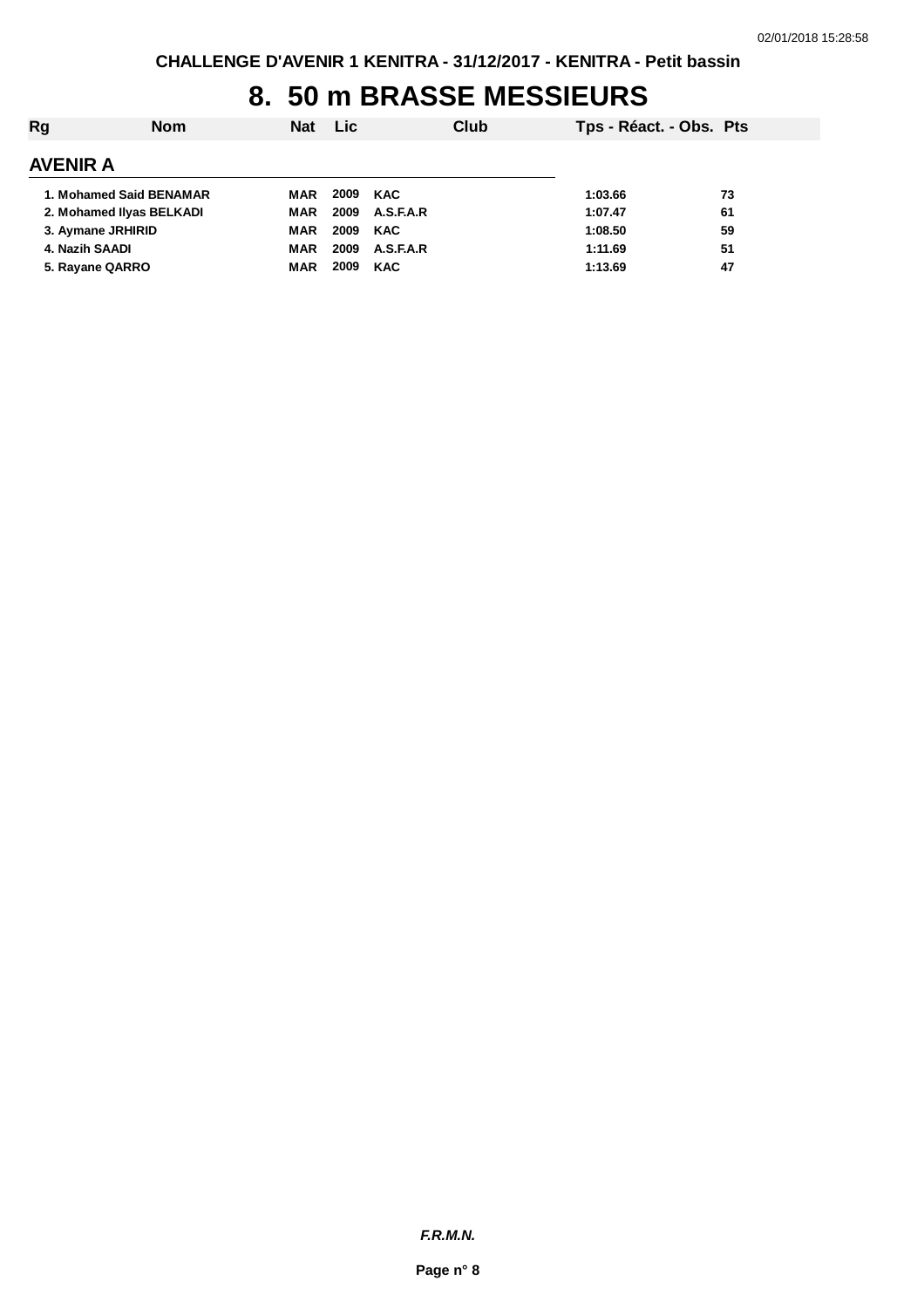# **9. 25 m DOS DAMES**

| Rg                      | <b>Nom</b>                   | <b>Nat</b> | Lic  | <b>Club</b> | Tps - Réact. - Obs. Pts |   |
|-------------------------|------------------------------|------------|------|-------------|-------------------------|---|
| <b>AVENIR B</b>         |                              |            |      |             |                         |   |
|                         | 1. Neama BENMOUSSA           | <b>MAR</b> | 2010 | <b>CSN</b>  | 24.56                   | 0 |
| 1. Sahar TAYEBI         |                              | <b>MAR</b> | 2010 | <b>FUS</b>  | 24.56                   | 0 |
|                         | 3. Oumnia LAQLIOUAL          | <b>MAR</b> | 2010 | <b>CNN</b>  | 27.40                   | 0 |
|                         | 4. Niama KASSOU              | <b>MAR</b> | 2010 | <b>CSN</b>  | 27.94                   | 0 |
|                         | 5. Yara GUEDDAOUI            | <b>MAR</b> | 2010 | <b>ACK</b>  | 28.59                   | 0 |
|                         | 6. Radia BENARFA             | <b>MAR</b> | 2010 | <b>FUS</b>  | 29.28                   | 0 |
| 7. Inas ELFAHSSI        |                              | <b>MAR</b> | 2010 | <b>FUS</b>  | 29.87                   | 0 |
| 8. Iness TAHIR          |                              | <b>MAR</b> | 2010 | <b>CSN</b>  | 30.40                   | 0 |
|                         | 9. Malak CHERRAT             | <b>MAR</b> | 2010 | <b>ACK</b>  | 31.91                   | 0 |
|                         | <b>10. Rime CHAQRANI</b>     | <b>MAR</b> | 2010 | A.S.F.A.R   | 32.76                   | 0 |
| 11. Malak SAIIDI        |                              | <b>MAR</b> | 2010 | A.S.F.A.R   | 33.17                   | 0 |
|                         | 12. Salma EL GHAZOUANI       | <b>MAR</b> | 2010 | A.S.F.A.R   | 33.75                   | 0 |
|                         | <b>13. Ghita BENHAIDA</b>    | <b>MAR</b> | 2011 | <b>CNN</b>  | 35.25                   | 0 |
|                         | 14. Romayssae HAMMOUGUA      | <b>MAR</b> | 2011 | <b>CSN</b>  | 35.87                   | 0 |
| 15. Iness EL HAJJI      |                              | <b>MAR</b> | 2010 | <b>CNN</b>  | 36.44                   | 0 |
| 16. Nour HADJI          |                              | <b>MAR</b> | 2010 | <b>ACK</b>  | 36.59                   | 0 |
|                         | 17. Aya BERRAZZOUK           | <b>MAR</b> | 2010 | A.S.F.A.R   | 39.63                   | 0 |
| 18. Lina BRIKA          |                              | <b>MAR</b> | 2011 | <b>CNK</b>  | 40.12                   | 0 |
| 19. Marwa BENBIYA       |                              | <b>MAR</b> | 2010 | <b>ASS</b>  | 43.00                   | 0 |
| 20. Laila ADDAB         |                              | <b>MAR</b> | 2010 | <b>CNK</b>  | 43.03                   | 0 |
| 21. Doua JAAFARI        |                              | <b>MAR</b> | 2011 | <b>CNK</b>  | 52.87                   | 0 |
| <b>NC. Rania DOUFIK</b> |                              | <b>MAR</b> | 2010 | <b>ACK</b>  | Frf n.d.                |   |
| <b>NC. Ranim HADANE</b> |                              | <b>MAR</b> | 2010 | <b>CNN</b>  | Frf n.d.                |   |
|                         | <b>NC. Khaoula BENHILA</b>   | <b>MAR</b> | 2011 | <b>CNK</b>  | Dsq NI                  | 0 |
|                         | <b>NC. Yasmine REZZOUGUI</b> | <b>MAR</b> | 2010 | <b>CNK</b>  | Dsq NI                  | 0 |
|                         | <b>NC. Zeineb ENNAMIRI</b>   | <b>MAR</b> | 2010 | <b>KAC</b>  | Dsq NI                  | 0 |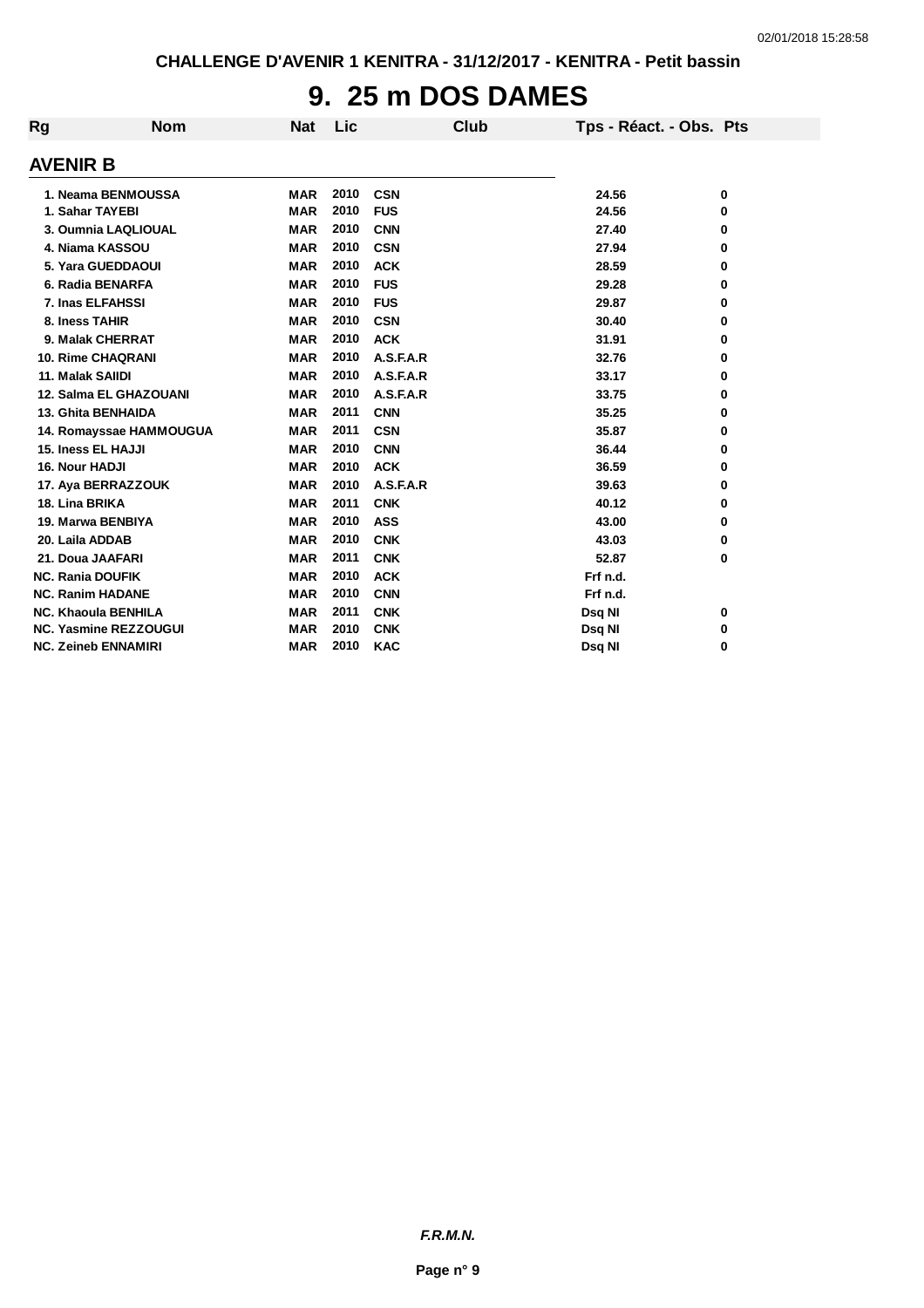## **10. 25 m DOS MESSIEURS**

| Rg                     | <b>Nom</b>                   | Nat        | Lic  | Club        | Tps - Réact. - Obs. Pts |   |
|------------------------|------------------------------|------------|------|-------------|-------------------------|---|
| <b>AVENIR B</b>        |                              |            |      |             |                         |   |
|                        | 1. Houssam Badreddine MAACH  | <b>MAR</b> | 2010 | <b>CNN</b>  | 25.37                   | 0 |
|                        | 2. Mohamed Reda TIKKI        | <b>MAR</b> | 2010 | <b>ASS</b>  | 26.44                   | 0 |
|                        | 3. Saad MOUSTAHSSINE         | <b>MAR</b> | 2010 | <b>FUS</b>  | 26.53                   | 0 |
| 4. Omar ILGUIM         |                              | <b>MAR</b> | 2010 | <b>CNN</b>  | 26.81                   | 0 |
|                        | 5. Nour Islam HADDI          | <b>MAR</b> | 2010 | A.S.F.A.R   | 28.40                   | 0 |
|                        | 6. Mohamed BOUDZA            | <b>MAR</b> | 2010 | A.S.F.A.R   | 28.68                   | 0 |
|                        | 7. Houssam Eddine OBILAT     | <b>MAR</b> | 2010 | <b>CSN</b>  | 28.85                   | 0 |
|                        | 8. Adam Waleed EL HARCHAOUI  | <b>MAR</b> | 2010 | <b>FUS</b>  | 29.50                   | 0 |
|                        | 9. Mohamed Anas ELAMRANI     | <b>MAR</b> | 2011 | <b>CNN</b>  | 29.56                   | 0 |
|                        | 10. Ilyasse JABRAOUI         | <b>MAR</b> | 2010 | <b>CNN</b>  | 29.84                   | 0 |
|                        | 11. Ismail SLIMANI           | <b>MAR</b> | 2010 | <b>USCM</b> | 31.59                   | 0 |
|                        | 12. Jad LEMGADDAR            | <b>MAR</b> | 2010 | A.S.F.A.R   | 31.60                   | 0 |
|                        | 13. Mohamed Anir OULAHYANE   | <b>MAR</b> | 2010 | <b>USCM</b> | 33.13                   | 0 |
|                        | <b>14. Gaaith MADANI</b>     | <b>MAR</b> | 2010 | <b>IRT</b>  | 34.25                   | 0 |
|                        | 15. Mohamed Rayane BENTALEB  | <b>MAR</b> | 2010 | <b>FUS</b>  | 34.77                   | 0 |
|                        | <b>16. Chadi BOUCHEKIF</b>   | <b>MAR</b> | 2010 | A.S.F.A.R   | 35.03                   | 0 |
|                        | 17. Mohamed Amine KHAOULAF   | <b>MAR</b> | 2010 | <b>CSN</b>  | 35.25                   | 0 |
|                        | <b>18. Imrane EL YACOUTI</b> | <b>MAR</b> | 2011 | <b>FUS</b>  | 39.32                   | 0 |
|                        | 19. Salaheddine BOUROUYNE    | <b>MAR</b> | 2010 | <b>ACK</b>  | 41.75                   | 0 |
|                        | 20. Jad AIT BENHAR           | <b>MAR</b> | 2010 | <b>CNK</b>  | 44.75                   | 0 |
|                        | 21. Yahya EL GADIRI          | <b>MAR</b> | 2011 | <b>ASS</b>  | 47.38                   | 0 |
| <b>NC. Mahdi QARRO</b> |                              | <b>MAR</b> | 2010 | <b>KAC</b>  | Frf exc.                |   |
|                        | <b>NC. Ayham ELBOURAIMI</b>  | <b>MAR</b> | 2011 | <b>USCM</b> | Frf n.d.                |   |
|                        | <b>NC. Ilyasse LEBDAR</b>    | <b>MAR</b> | 2011 | <b>ASS</b>  | Frf n.d.                |   |
|                        | <b>NC. Anas BENKADDOUR</b>   | <b>MAR</b> | 2010 | <b>CNN</b>  | Frf n.d.                |   |
|                        | NC. Abdelali BELKHOUAJA      | <b>MAR</b> | 2010 | <b>CNK</b>  | Dsq NI                  | 0 |
|                        | <b>NC. Yahya YAHYAOUI</b>    | <b>MAR</b> | 2010 | <b>CNK</b>  | Dsg NI                  | 0 |

*F.R.M.N.*

**Page n° 10**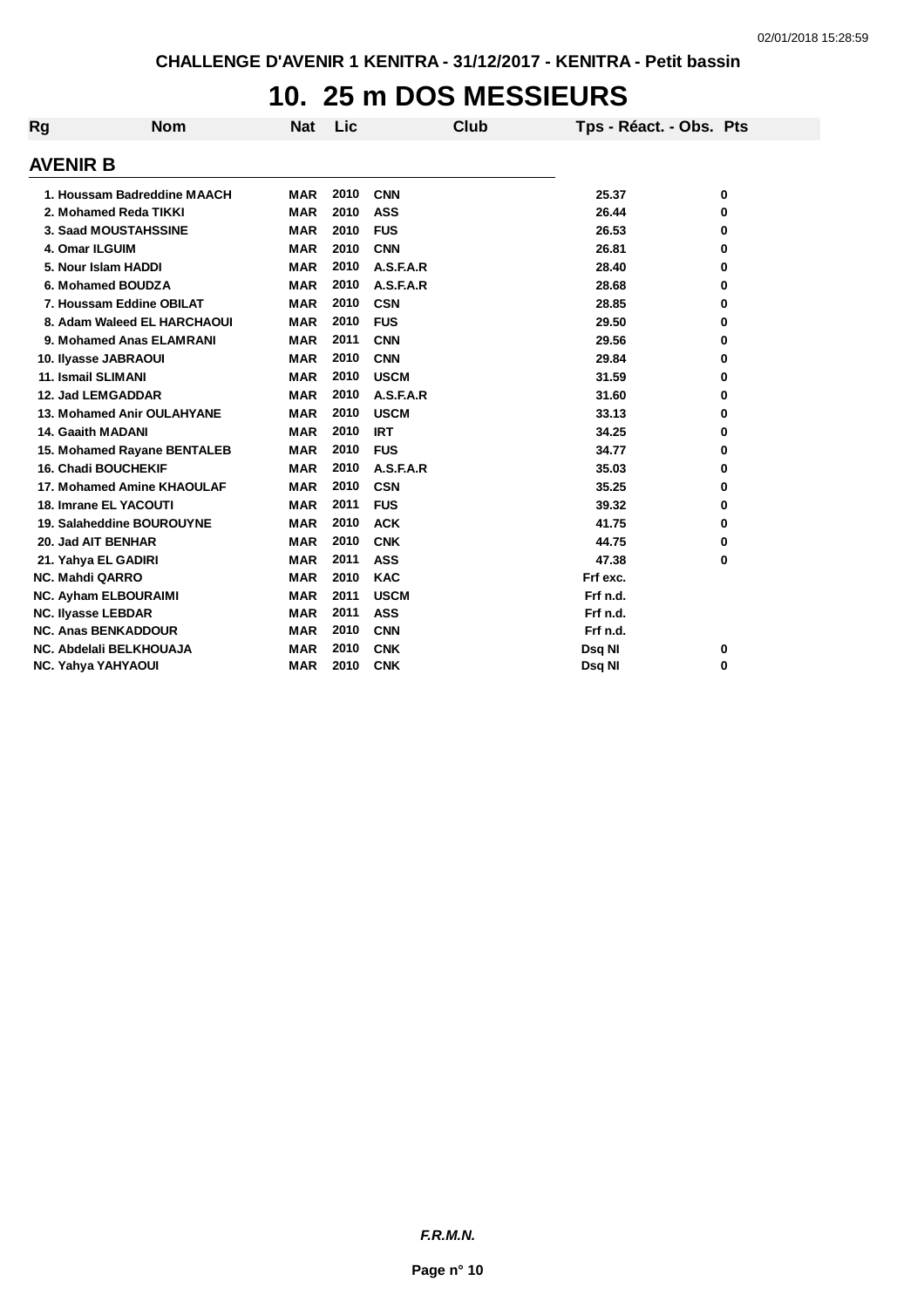# **11. 50 m DOS DAMES**

| Rg | <b>Nom</b>                 | <b>Nat</b> | Lic  |             | <b>Club</b> | Tps - Réact. - Obs. Pts |     |
|----|----------------------------|------------|------|-------------|-------------|-------------------------|-----|
|    | <b>AVENIR A</b>            |            |      |             |             |                         |     |
|    | 1. Zainab EL KHDARI        | <b>MAR</b> | 2009 | <b>CSN</b>  |             | 45.75                   | 206 |
|    | 2. Meryem EL ALAMI         | <b>MAR</b> | 2009 | <b>FUS</b>  |             | 51.96                   | 141 |
|    | 3. Syrine BOUTRACHEH       | <b>MAR</b> | 2009 | <b>CNN</b>  |             | 53.16                   | 131 |
|    | 4. Arbab ELKHADIR          | <b>MAR</b> | 2009 | <b>KAC</b>  |             | 53.46                   | 129 |
|    | 5. Ghita BENSLIMANE        | <b>MAR</b> | 2009 | <b>CNN</b>  |             | 54.16                   | 124 |
|    | 6. Lamiae EL HADDAD        | <b>MAR</b> | 2009 | A.S.F.A.R   |             | 54.87                   | 119 |
|    | <b>7. Ghita KHARMICH</b>   | <b>MAR</b> | 2009 | <b>CNN</b>  |             | 55.25                   | 117 |
|    | 8. Ghita MOUMNI            | <b>MAR</b> | 2009 | <b>FUS</b>  |             | 55.71                   | 114 |
|    | 9. Myriam KACIMI           | <b>MAR</b> | 2009 | <b>CSN</b>  |             | 56.03                   | 112 |
|    | 10. Douae ABETTI           | <b>MAR</b> | 2009 | <b>FUS</b>  |             | 56.81                   | 108 |
|    | <b>11. Abir SAHTARI</b>    | <b>MAR</b> | 2009 | <b>KAC</b>  |             | 57.00                   | 107 |
|    | 12. Lilya OUKHITI          | <b>MAR</b> | 2009 | <b>FUS</b>  |             | 57.09                   | 106 |
|    | 13. Marwa BARAKAT          | <b>MAR</b> | 2009 | <b>CNN</b>  |             | 57.68                   | 103 |
|    | 14. Sofiya Joy MASTERSON   | <b>USA</b> | 2009 | <b>USCM</b> |             | 1:00.19                 | 90  |
|    | 15. Nada BOULKHEIR         | <b>MAR</b> | 2009 | <b>KAC</b>  |             | 1:00.97                 | 87  |
|    | <b>16. Lina BOUZAGBAH</b>  | <b>MAR</b> | 2009 | <b>FUS</b>  |             | 1:01.90                 | 83  |
|    | <b>17. Rim ALOUACH</b>     | <b>MAR</b> | 2009 | <b>ASS</b>  |             | 1:02.84                 | 79  |
|    | 18. Lina ALLA              | <b>MAR</b> | 2009 | A.S.F.A.R   |             | 1:03.20                 | 78  |
|    | 19. Lina SALEM             | <b>MAR</b> | 2009 | <b>USCM</b> |             | 1:03.40                 | 77  |
|    | 20. Alae CHAHID            | <b>MAR</b> | 2009 | A.S.F.A.R   |             | 1:04.03                 | 75  |
|    | 21. Aya CHAHID             | <b>MAR</b> | 2009 | A.S.F.A.R   |             | 1:04.50                 | 73  |
|    | 22. Meryem BAMHAOUED       | <b>MAR</b> | 2009 | A.S.F.A.R   |             | 1:04.53                 | 73  |
|    | 23. Riham LEBDAR           | <b>MAR</b> | 2009 | <b>ASS</b>  |             | 1:04.77                 | 72  |
|    | 24. Maryem BAIL            | <b>MAR</b> | 2009 | <b>CNN</b>  |             | 1:05.12                 | 71  |
|    | 25. Maha AZDAD             | <b>MAR</b> | 2009 | <b>ACK</b>  |             | 1:06.07                 | 68  |
|    | 26. Rania EL HARIRI        | <b>MAR</b> | 2009 | <b>ACK</b>  |             | 1:09.02                 | 60  |
|    | 27. Aya SAKHRAOUI          | <b>MAR</b> | 2009 | <b>CSN</b>  |             | 1:12.19                 | 52  |
|    | <b>NC. Marwa EL OUADI</b>  | <b>MAR</b> | 2009 | <b>CNN</b>  |             | Frf n.d.                |     |
|    | <b>NC. Lina TAHIR</b>      | <b>MAR</b> | 2009 | <b>KAC</b>  |             | Frf n.d.                |     |
|    | <b>NC. Lina LAMRHARARI</b> | <b>MAR</b> | 2009 | <b>ACK</b>  |             | Dsq VI                  | 0   |
|    | <b>NC. Amira OUCHID</b>    | <b>MAR</b> | 2009 | <b>KAC</b>  |             | Dsq NI                  | 0   |
|    | <b>NC. Ines ETTOUHAMI</b>  | <b>MAR</b> | 2009 | <b>KAC</b>  |             | Dsq NI                  | 0   |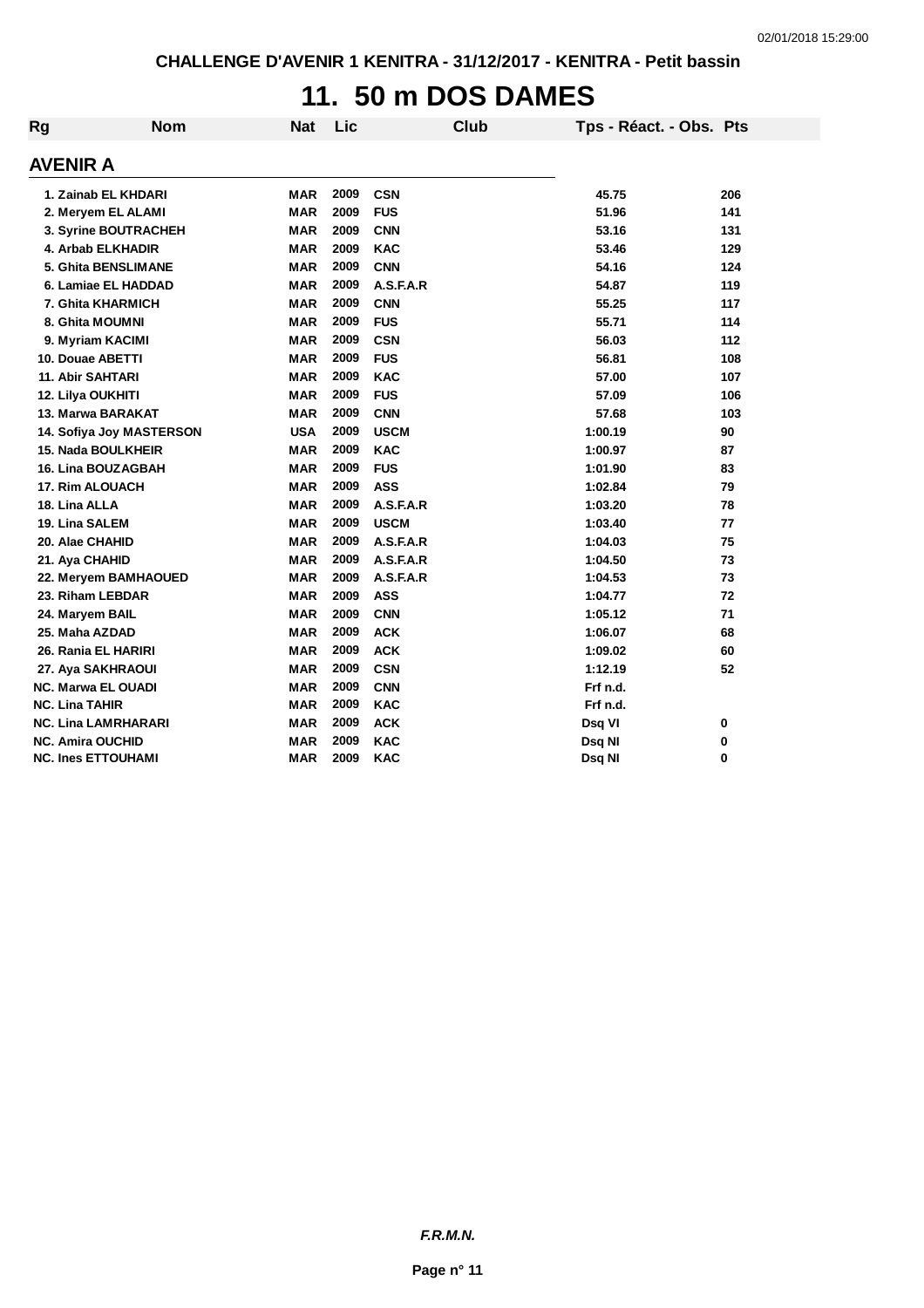## **12. 50 m DOS MESSIEURS**

| Rg | <b>Nom</b>                   | <b>Nat</b> | Lic  | Club        | Tps - Réact. - Obs. Pts |     |
|----|------------------------------|------------|------|-------------|-------------------------|-----|
|    | AVENIR A                     |            |      |             |                         |     |
|    | 1. Sami NEJJAR               | <b>MAR</b> | 2009 | <b>USCM</b> | 46.59                   | 137 |
|    | 2. Omar KAMAL                | <b>MAR</b> | 2009 | <b>USCM</b> | 48.28                   | 123 |
|    | 3. Ayoub DRISSI              | <b>MAR</b> | 2009 | <b>CSN</b>  | 49.15                   | 117 |
|    | 4. Yahya SOBHI               | <b>MAR</b> | 2009 | <b>CNN</b>  | 51.72                   | 100 |
|    | 5. Souhail AISSAOUI          | <b>MAR</b> | 2009 | <b>CNN</b>  | 52.35                   | 96  |
|    | 6. Ali EL AMRANI             | <b>MAR</b> | 2009 | <b>CNN</b>  | 54.00                   | 88  |
|    | 7. Adham SAID                | <b>MAR</b> | 2009 | <b>USCM</b> | 56.47                   | 77  |
|    | 8. Ahmed Amine CHEBIHI       | <b>MAR</b> | 2009 | <b>KAC</b>  | 57.11                   | 74  |
|    | 9. Mohamed Selim BENCHEKROUN | <b>MAR</b> | 2009 | <b>CNN</b>  | 57.78                   | 72  |
|    | <b>10. Youssef FEKHARI</b>   | <b>MAR</b> | 2009 | A.S.F.A.R   | 58.28                   | 70  |
|    | 11. Anas AIT BARGACH         | <b>MAR</b> | 2009 | <b>ASS</b>  | 58.63                   | 68  |
|    | 12. Rayane BARAKAT           | <b>MAR</b> | 2009 | <b>ASS</b>  | 1:00.94                 | 61  |
|    | <b>13. Omar FOUKAHY</b>      | <b>MAR</b> | 2009 | <b>FUS</b>  | 1:01.32                 | 60  |
|    | 14. Sirage HAFIANE           | <b>MAR</b> | 2009 | <b>ACK</b>  | 1:01.48                 | 59  |
|    | 15. Yahya MOUNZIH            | <b>MAR</b> | 2009 | <b>ASS</b>  | 1:01.60                 | 59  |
|    | 16. Mohamed Islam GHZALA     | <b>MAR</b> | 2009 | <b>FUS</b>  | 1:01.87                 | 58  |
|    | <b>17. Mohamed HIBAOUI</b>   | <b>MAR</b> | 2009 | <b>CSN</b>  | 1:03.83                 | 53  |
|    | 18. Taha LAHLOU              | <b>MAR</b> | 2009 | <b>ASS</b>  | 1:08.78                 | 42  |
|    | 19. Mohamed Taha EL MEJDOUB  | <b>MAR</b> | 2009 | <b>ASS</b>  | 1:08.81                 | 42  |
|    | 20. Ahmed Yahya DAHMANI      | <b>MAR</b> | 2009 | <b>ASS</b>  | 1:10.19                 | 40  |
|    | 21. Adnane LAHBOUB           | <b>MAR</b> | 2009 | <b>USCM</b> | 1:11.06                 | 38  |
|    | 22. Salaheddine ELHACHEMI    | <b>MAR</b> | 2009 | <b>ASS</b>  | 1:11.19                 | 38  |
|    | 23. Marwane SALHI            | <b>MAR</b> | 2009 | <b>CNK</b>  | 1:12.35                 | 36  |
|    | <b>24. Nizar LAMCHICHI</b>   | <b>MAR</b> | 2009 | <b>FUS</b>  | 1:13.62                 | 34  |
|    | 25. Badereddine ELHACHEMI    | <b>MAR</b> | 2009 | <b>ASS</b>  | 1:15.25                 | 32  |
|    | <b>NC. Marouane OUASMINE</b> | <b>MAR</b> | 2009 | <b>KAC</b>  | Frf n.d.                |     |
|    | <b>NC. Adam EBRAHIMI</b>     | <b>MAR</b> | 2009 | <b>CNN</b>  | Frf n.d.                |     |
|    | <b>NC. Aymane NAIT MBARK</b> | <b>MAR</b> | 2009 | <b>CNN</b>  | Frf n.d.                |     |
|    | <b>NC. Ilyas HADRI</b>       | <b>MAR</b> | 2009 | <b>CSN</b>  | Frf n.d.                |     |
|    | <b>NC. Rayane HASSOUN</b>    | <b>MAR</b> | 2009 | <b>CSN</b>  | Dsq FD                  | 0   |
|    | NC. Aymane JRHIRID           | <b>MAR</b> | 2009 | <b>KAC</b>  | Dsq NI                  | 0   |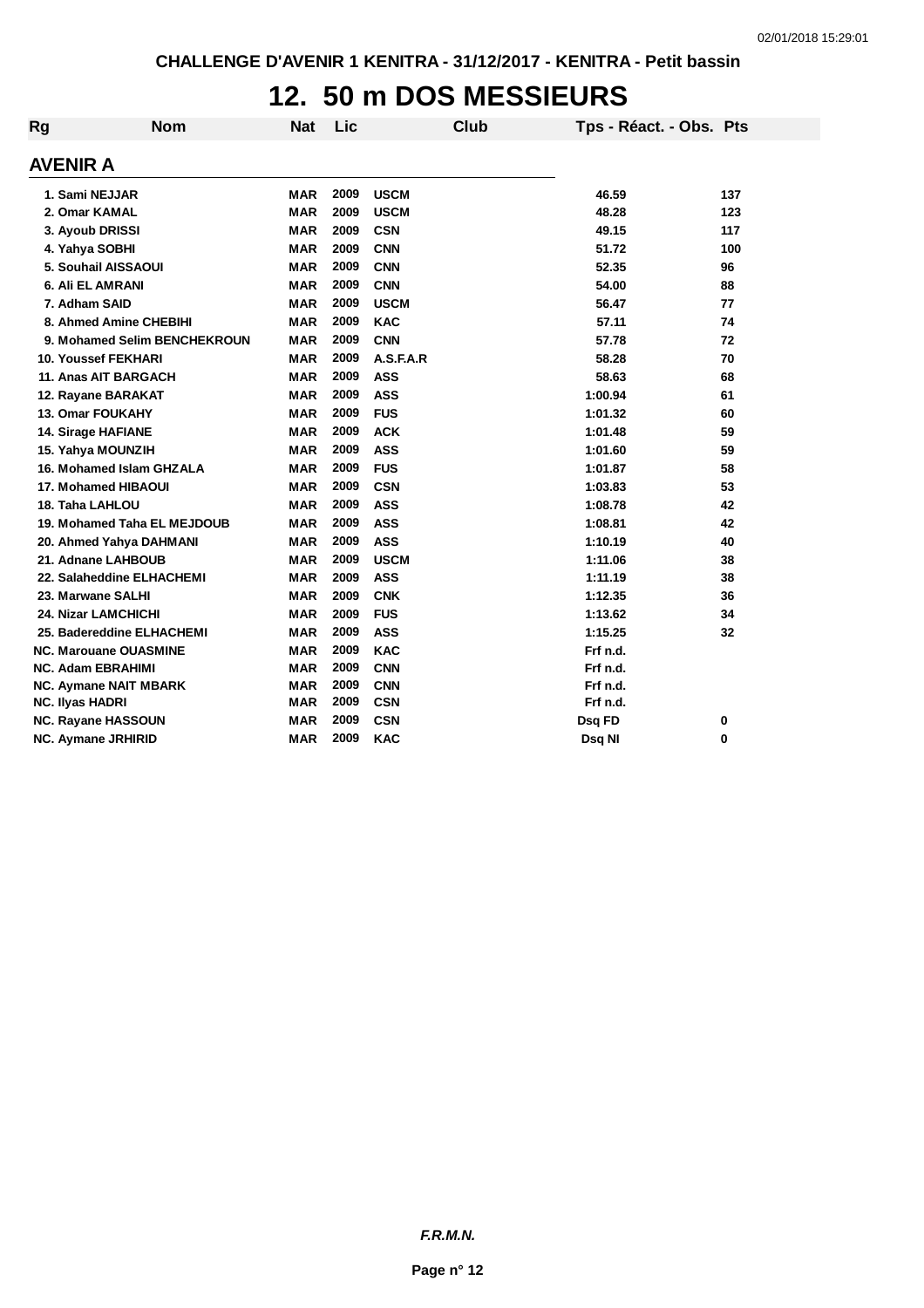## **13. 4 x 25 m NAGE LIBRE DAMES**

| Rg | Nom                                                | Nat                      | Lic  |                          | Club | Tps - Réact. - Obs. Pts |   |
|----|----------------------------------------------------|--------------------------|------|--------------------------|------|-------------------------|---|
|    | AVENIR A                                           |                          |      |                          |      |                         |   |
|    | 1. Ghita BENSLIMANE                                | <b>MAR</b>               | 2009 | <b>CNN</b>               |      | 1:23.66                 | 0 |
|    | <b>Syrine BOUTRACHEH</b>                           | <b>MAR</b>               | 2009 | <b>CNN</b>               |      |                         | 0 |
|    | <b>Marwa BARAKAT</b>                               | <b>MAR</b>               | 2009 | <b>CNN</b>               |      |                         | 0 |
|    | <b>Ghita KHARMICH</b>                              | <b>MAR</b>               | 2009 | <b>CNN</b>               |      |                         | 0 |
|    | 2. Meriem SEDDATI                                  | <b>MAR</b>               | 2009 | <b>KAC</b>               |      | 1:32.38                 | 0 |
|    | <b>Abir SAHTARI</b>                                | <b>MAR</b>               | 2009 | <b>KAC</b>               |      |                         | 0 |
|    | <b>Ines ETTOUHAMI</b>                              | <b>MAR</b>               | 2009 | <b>KAC</b>               |      |                         | 0 |
|    | Arbab ELKHADIR                                     | MAR                      | 2009 | <b>KAC</b>               |      |                         | 0 |
|    | 3. Maha AZDAD                                      | MAR                      | 2009 | <b>ACK</b>               |      | 1:34.33                 | 0 |
|    | <b>Malak DOUKALI</b>                               | <b>MAR</b>               | 2009 | <b>ACK</b>               |      |                         | 0 |
|    | <b>Malak LAHLIMI</b>                               | <b>MAR</b>               | 2009 | <b>ACK</b>               |      |                         | 0 |
|    | <b>Lina LAMRHARARI</b>                             | <b>MAR</b>               | 2009 | <b>ACK</b>               |      |                         | 0 |
|    | 4. Lilya OUKHITI                                   | <b>MAR</b>               | 2009 | <b>FUS</b>               |      | 1:35.31                 | 0 |
|    | <b>Meryem EL ALAMI</b>                             | MAR                      | 2009 | <b>FUS</b>               |      |                         | 0 |
|    | <b>Lina BOUZAGBAH</b>                              | MAR                      | 2009 | <b>FUS</b>               |      |                         | 0 |
|    | <b>Douae ABETTI</b>                                | MAR                      | 2009 | <b>FUS</b>               |      |                         | 0 |
|    | <b>5. Meryem BAMHAOUED</b>                         | <b>MAR</b>               | 2009 | A.S.F.A.R                |      | 1:35.62                 | 0 |
|    | <b>Lamiae EL HADDAD</b>                            | <b>MAR</b>               | 2009 | A.S.F.A.R                |      |                         | 0 |
|    | Aya CHAHID                                         | <b>MAR</b>               | 2009 | A.S.F.A.R                |      |                         | 0 |
|    | <b>Alae CHAHID</b>                                 | MAR                      | 2009 | A.S.F.A.R                |      |                         | 0 |
|    | <b>AVENIR B</b>                                    |                          |      |                          |      |                         |   |
|    | 1. Rime CHAQRANI                                   | <b>MAR</b>               | 2010 | A.S.F.A.R                |      | 1:59.81                 | 0 |
|    | Aya BERRAZZOUK                                     | MAR                      | 2010 | A.S.F.A.R                |      |                         | 0 |
|    | Salma EL GHAZOUANI                                 | <b>MAR</b>               | 2010 | A.S.F.A.R                |      |                         | 0 |
|    | <b>Malak SAIIDI</b>                                | MAR                      | 2010 | A.S.F.A.R                |      |                         | 0 |
|    | 2. Malak CHERRAT                                   | <b>MAR</b>               | 2010 | <b>ACK</b>               |      | 2:07.56                 | 0 |
|    | Yara GUEDDAOUI                                     | <b>MAR</b>               | 2010 | <b>ACK</b>               |      |                         | 0 |
|    | <b>Nour HADJI</b>                                  | <b>MAR</b>               | 2010 | <b>ACK</b>               |      |                         | 0 |
|    | <b>Rania DOUFIK</b>                                | MAR                      | 2010 | <b>ACK</b>               |      |                         | 0 |
|    | 3. Neama BENMOUSSA                                 | <b>MAR</b>               | 2010 | <b>CSN</b>               |      | 2:11.03                 | 0 |
|    | Niama KASSOU                                       | MAR                      | 2010 | <b>CSN</b>               |      |                         | 0 |
|    | <b>Iness TAHIR</b>                                 | <b>MAR</b>               | 2010 | <b>CSN</b>               |      |                         | 0 |
|    | Romayssae HAMMOUGUA                                | MAR                      | 2011 | <b>CSN</b>               |      |                         | 0 |
|    |                                                    | <b>MAR</b>               | 2010 | <b>CNK</b>               |      | 2:54.84                 | 0 |
|    | 4. Laila ADDAB<br>Khaoula BENHILA                  | <b>MAR</b>               | 2011 | <b>CNK</b>               |      |                         | 0 |
|    | <b>Yasmine REZZOUGUI</b>                           | <b>MAR</b>               | 2010 | <b>CNK</b>               |      |                         | 0 |
|    | <b>Lina BRIKA</b>                                  | <b>MAR</b>               | 2011 | <b>CNK</b>               |      |                         | 0 |
|    |                                                    |                          | 2011 |                          |      | Frf n.d.                |   |
|    | <b>NC. Ghita BENHAIDA</b><br><b>Iness EL HAJJI</b> | <b>MAR</b><br><b>MAR</b> | 2010 | <b>CNN</b><br><b>CNN</b> |      |                         |   |
|    | <b>Ranim HADANE</b>                                | <b>MAR</b>               | 2010 | <b>CNN</b>               |      |                         |   |
|    | <b>Oumnia LAQLIOUAL</b>                            | <b>MAR</b>               | 2010 | <b>CNN</b>               |      |                         |   |
|    |                                                    |                          |      |                          |      |                         |   |